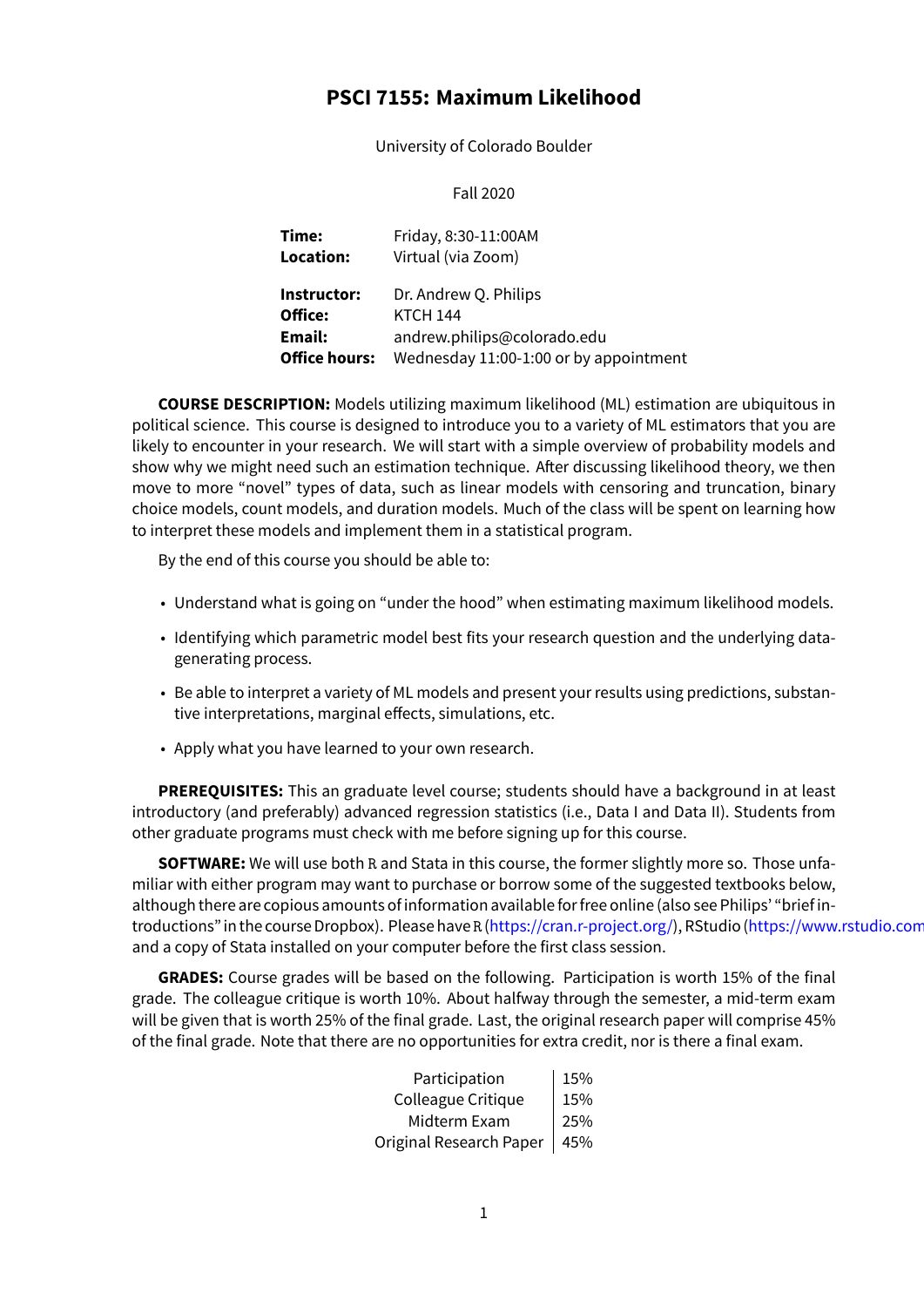The following scale will be used to turn numerical grades into letter ones. Note that I will round up a letter should your grade fall on the number (but on or above 0.5) between two letters (e.g., 89.5 up to 90 rounds up to an A-).

Grade Scale

| Grade Scale |        |  |
|-------------|--------|--|
|             |        |  |
| А           | 95-100 |  |
| А-          | 90-94  |  |
| B+          | 87-89  |  |
| R           | 84-86  |  |
| B-          | 80-83  |  |
| C+          | 77-79  |  |
| C           | 74-76  |  |
| C-          | 70-73  |  |
| D+          | 67-69  |  |
| D           | 64-66  |  |
| D-          | 60-63  |  |
| F           | 0-59   |  |

**PARTICIPATION:** Participation is an integral component of graduate courses. Students are expected to come to every class *having already read the assigned readings for that day*, and should be prepared to discuss them. Graduate-level courses only are successful when all participate actively in the discussion.

**MIDTERM EXAM:** About halfway through the semester there will be a mid-term exam. There are two portions to this. First is an in-class, open book exam, where you are free to consult your notes, readings, etc. The second part is a take-home applied exam which you should use R or other programs to produce your answer. Although you may consult help files, notes, and the internet for the second portion of the midterm, *you cannot consult with other graduate students*. This will be considered a form of cheating.

**ORIGINAL RESEARCH PAPER:** By the end of the class, students should have a solo-authored research article-length working paper that is either: a.) a purely methodological paper (less common), or b.) an applied research paper that utilizes at least one of the maximum likelihood models discussed in the course. Since one semester is a short time in which to write such a paper, it is crucial to get some semblance of a research topic early in the semester. I encourage students to meet with me early on to discuss potential topics. Half-way through the semester, there will be a mandatory "check-in" to ensure all students have a feasible research topic. *I am very open to this paper being submitted for credit in another course, a substantial re-write from a previous semester, or a current coauthored working paper, but this needs to be cleared by me (and by the other professor if applicable).* Note that the most important part of the research paper for the purposes of this class is the theory, hypotheses, research design, and presentation and interpretation of the results. Students are strongly encouraged to write the paper using LTFX.

**COLLEAGUE CRITIQUE:** After all research papers are due, I will assign each student to read and critique *two*of theirfellow students' papers. Students should treat this just as they would an invitation to peer review a manuscript. Theory, research design, data, methods, etc,... should be critiqued.

**ATTENDANCE AND LATE POLICY:**Attendance is a key component of succeeding in graduate school. I provide slides for each class, but we will have a much more comprehensive discussion than what appears on the slide. Attendance is mandatory.

Assignments are due on the day listed in the syllabus. Late assignments will not be accepted.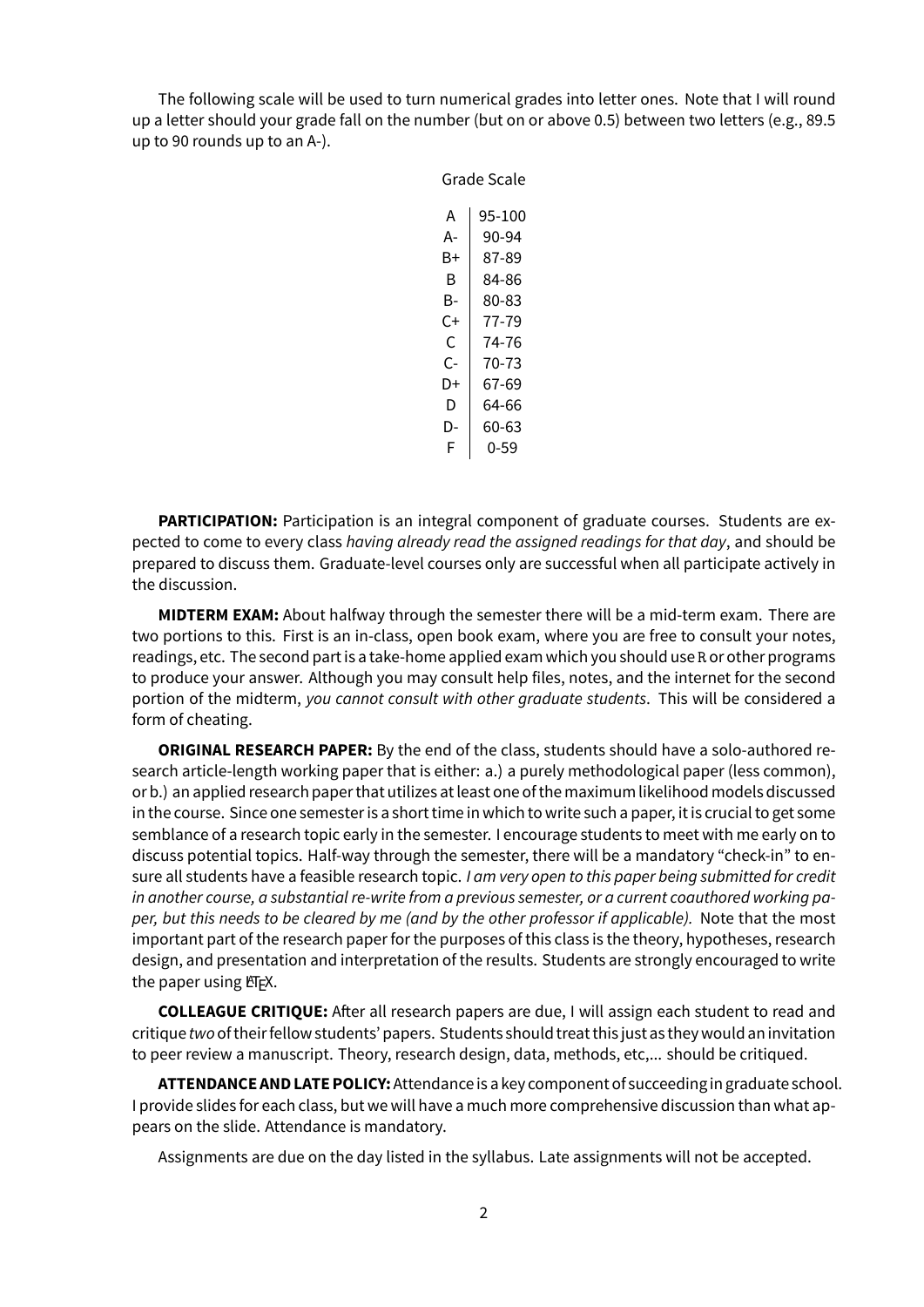**REQUIRED TEXTS:** The following texts are required for the course. Any additional readings will be made available to you on the first day of class or as needed.

- Long, J. Scott. 1997. *Regression models for categorical and limited dependent variables*. Thousand Oaks, CA. Sage.
- Eliason, Scott R. 1993. *Maximum likelihood estimation: Logic and practice*. Thousand Oaks, CA. Sage.
- King, Gary. 1998. *Unifying political methodology: The likelihood theory of statistical inference*. University of Michigan Press.
- Ward, Michael D. and John S. Ahlquist. 2018. *Maximum likelihood for social science*. Cambridge University Press.

Note that it is expected to read the week's required readings before coming to class.

**RECOMMENDED TEXTS:** The following texts are not required, but may be helpful to some. In the schedule below there are additional texts in the "suggested readings".

- Box-Steffensmeier, Janet M., and Bradford S. Jones. 2004. *Event history modeling: A guide for social scientists*. Cambridge University Press.
- Cameron, Adrian Colin and Pravin K. Trivedi. 2013. *Regression analysis of count data*. Second Edition. Cambridge University Press.
- Cameron, Adrian Colin, and Pravin K. Trivedi. 2009. *Microeconometrics using Stata* Volume 5. College Station, TX: Stata Press.
- Gelman, Andrew, and Jennifer Hill. *Data analysis using regression and multilevel/hierarchical models*. Cambridge University Press, 2006.
- Hosmer, D., Stanley Lemeshow, and Susanne May. 2008. *Applied survival analysis: Regression modeling of time to event data*. Second Edition. New York: Wiley.
- Long, J. Scott and Jeremy Freese. 2014. *Regression models for categorical dependent variables using Stata*. Third Edition. Stata Press.
- Monogan, James E. 2015. *Political analysis using R*. Springer.
- Neumayer, Eric and Thomas Plumper. 2017. *Robustness tests for quantitative research*. Cambridge University Press.
- Philips, Andrew Q. 2016. "ETEX: A brief introduction". Available here.
- Forbes, Catherine, Merran Evans, Nicholas Hastings, and Brian Peacock. 2010. *Statistical distributions*. Fourth Edition. Wiley.
- Greene, William. 2011. *Econometric analysis*. 7th Edition. Upp[er Sad](http://www.andyphilips.com/downloads/introduction%20to%20latex%20Philips.pdf)dle River, NJ: Prentice-Hall.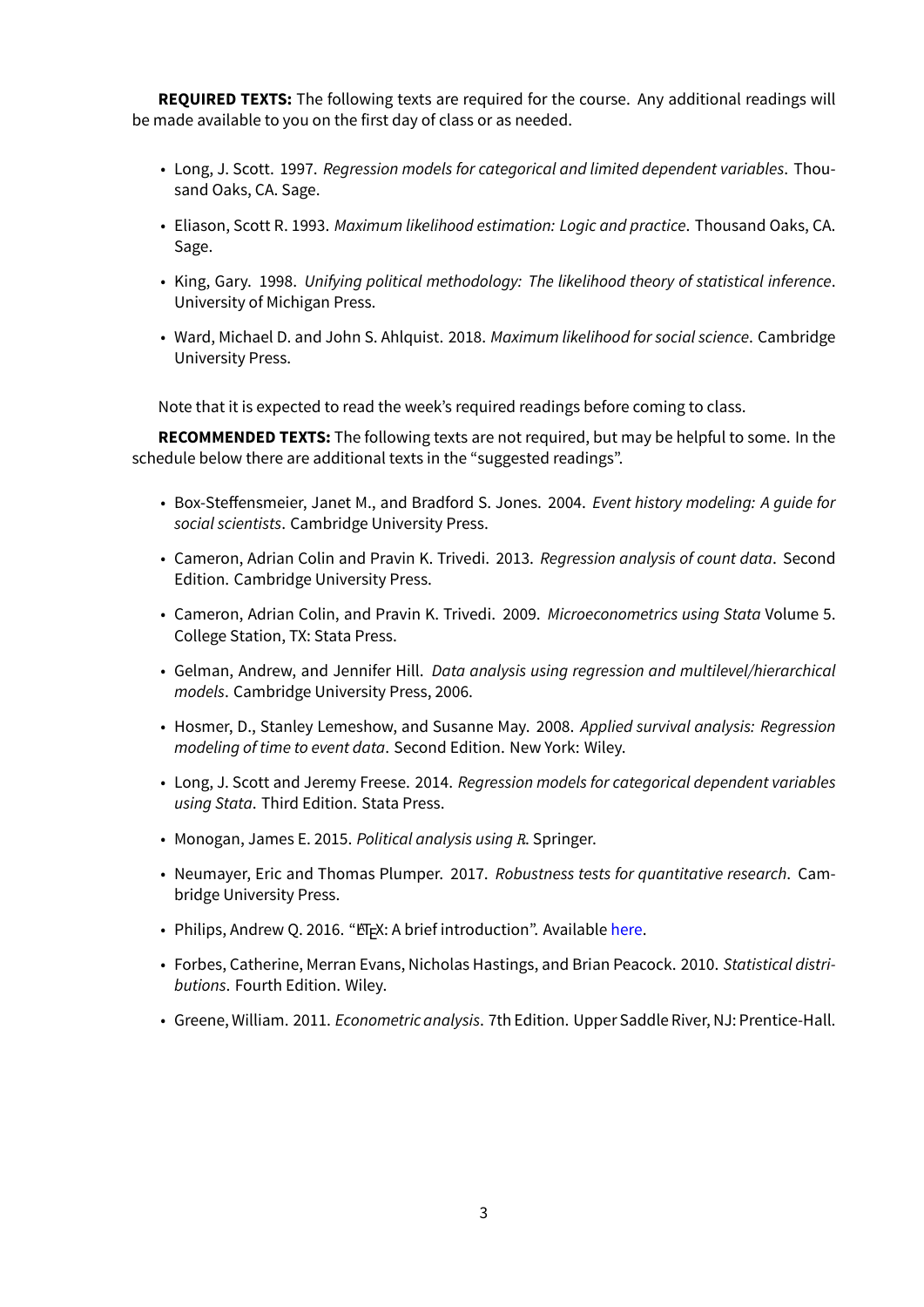#### **TENTATIVE SCHEDULE:**

### **Week 1: Introduction to Probability Models**

Required Readings:

- King Chapters 1 and 2
- Eliason Chapter 1 (pp. 1-18)
- Long Chapter 1
- Ward and Ahlquist Chapter 1

Suggested Readings:

- Burns, Patrick. 2011. *The R Inferno*.
- Philips, Andrew Q. 2020. "R: A brief introduction"
- Philips, Andrew Q. 2020. "Stata: A brief introduction"

#### **Week 2: Estimation: Looking Under the Hood**

Properties of ML models

Required Readings:

- King Chapter 3
- Eliason Chapters 1 (pp. 18-21), and 3
- Ward and Ahlquist Chapter 2 and 4

## **Week 3: Generalized Linear Model**

Required Readings:

- King Chapter 4
- Eliason Chapter 2
- Ward and Ahlquist Chapter 7

#### **Week 4: Censoring and Truncation, Selection Models and More**

Required Readings:

- Eliason Chapter 5
- Reed, William, and David H. Clark. 2000. "War initiators and war winners: The consequences of linking theories of democratic war success." *Journal of Conflict Resolution* 44(3): 378–395.

#### Suggested Readings:

- White, Halbert. 1980. "A heteroskedasticity-consistent covariancematrix estimator and a direct testfor heteroskedasticity." *Econometrica: Journal of the Econometric Society*: 817-838.
- Tobin, James. 1958. "Estimation of relationships for limited dependent variables." *Econometrica: Journal of the Econometric Society*: 24-36.
- Sigelman, Lee and Langche Zeng. 2000. "Analyzing censored and sample-selected data with Tobit and Heckit models." *Political Analysis* 8(2): 167-182.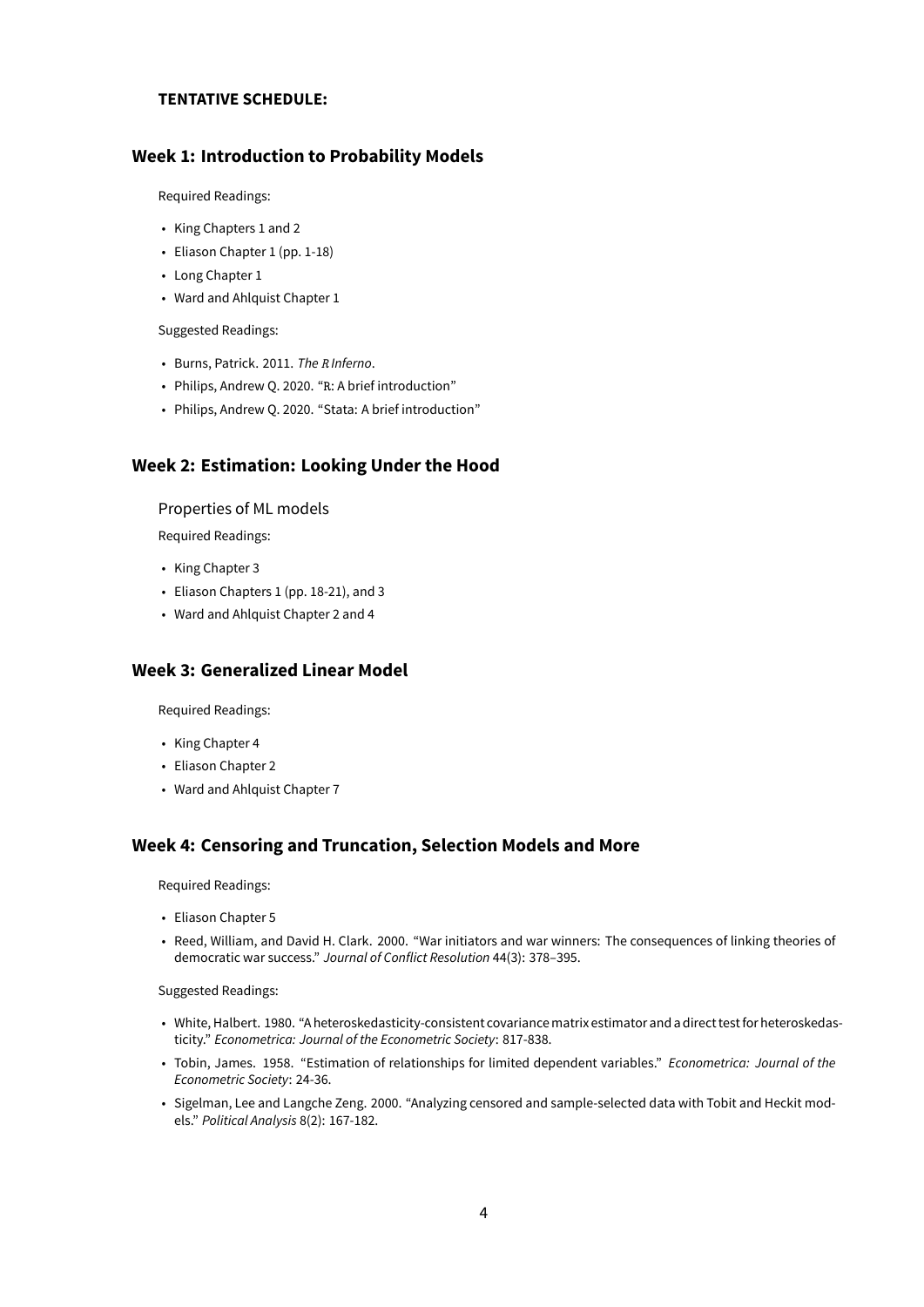## **Week 5: Binary Choice Models**

Logit and probit

Required Readings:

- Long Chapter 3
- King Chapter 5
- Ward and Ahlquist Chapter 3 (pp. 43-54)

## **Week 6: Binary Choice Models Continued**

Heteroskedastic probit, binary choice interpretation, and more

Required Readings:

- Ward and Ahlquist Chapter 3 (pp. 54-78)
- Alvarez, R. Michael and John Brehm. 1995. "American ambivalence towards abortion policy: Development of a heteroscedastic probit model of competing values". *American Journal of Political Science* 39(4): 1055-1082.
- Ai, Chunrong, and Edward C. Norton. 2003. "Interaction terms in logit and probit models". *Economics Letters* 80:123- 129.
- Mood, Carina. 2010. "Logistic regression: Why we cannot do what we think we can do, and what we can do about it." *European Sociological Review* 26:67-82.

Suggested Readings:

- Greenhill, Brian, Michael D. Ward, and Audrey Sacks. 2011. "The separation plot: A new visual method for evaluating the fit of binary models." *American Journal of Political Science* 55(4): 991-1002.
- Nagler, Jonathan. 1994. "Scobit: An alternative estimator to logit and probit." *American Journal of Political Science* 38(1):230-255.
- Yatchew, Adonis and Zvi Griliches. 1985. "Specification error in probit models." *The Review of Economics and Statistics* 67(1):134-139.

## **Week 7: Midterm Exam**

Part I (in class) Part II (take-home) **Due by TBA**

## **Week 8: Ordered and Multinomial Choice Models**

Ordered and multinomial logit and probit

Required Readings:

- Long Chapters 5 and 6
- Eliason Chapter 4
- Ward and Ahlquist Chapter 8 and 9
- Whitten, Guy D. and Harvey D. Palmer. 1996. "Heightening comparativists' concern for model choice: Voting behavior in Great Britain and the Netherlands". *American Journal of Political Science*: 231-260.
- Alvarez, R.M. and J. Nagler. 1995. "Economics, issues and the Perot candidacy: Voter choice in the 1992 presidential election". *American Journal of Political Science*: 714-744.
- Dow, Jay K. and Endersby, James W. 2004. "Multinomial probit and multinomial logit: A comparison of choice models for voting research." *Electoral Studies* 23: 107-122.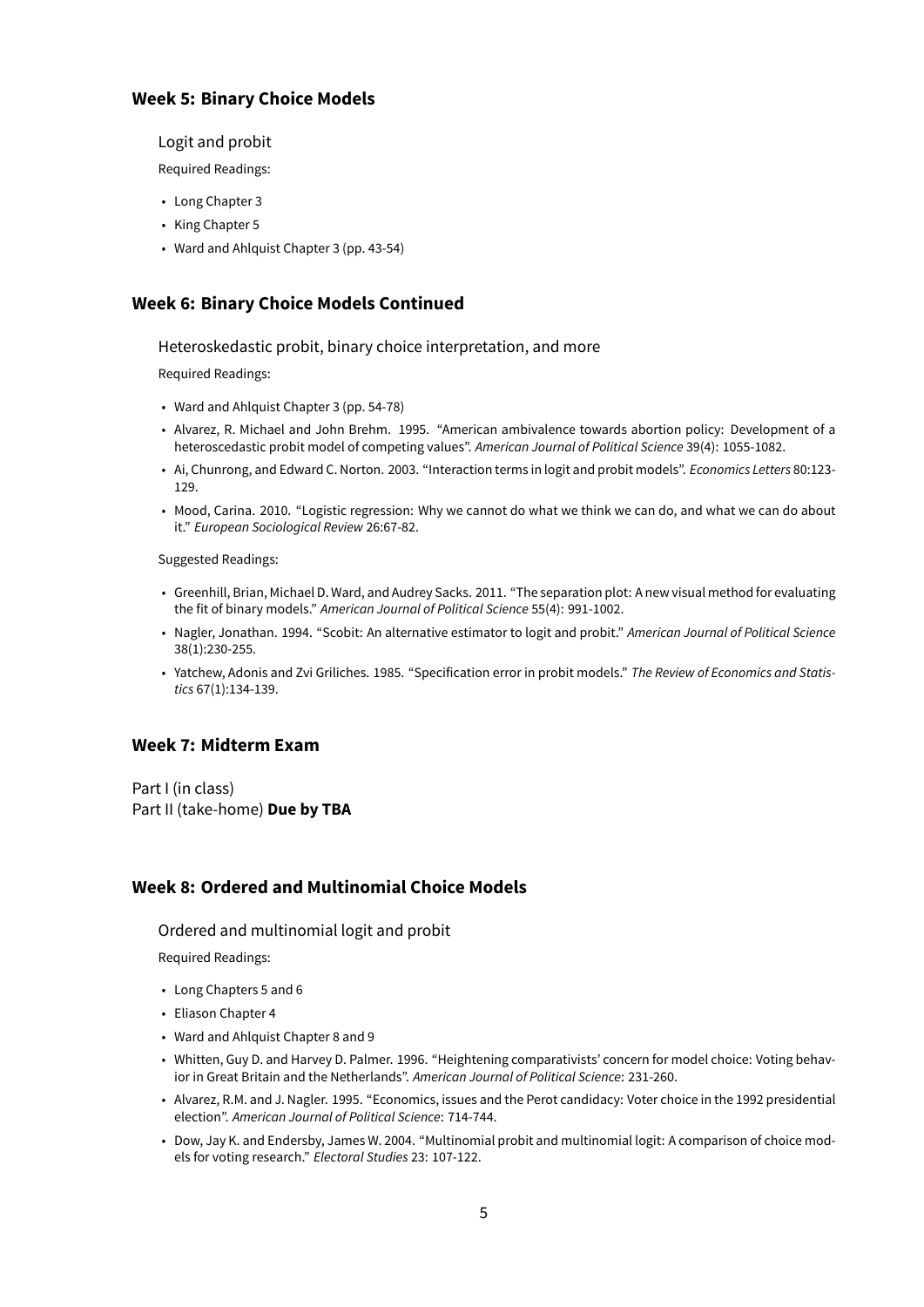Suggested Readings:

- Cheng, Simon and J. Scott Long. 2007. "Testing for IIA in the multinomial logit model." *Sociological Methods & Research* 35(4): 583-600.
- Imai, Kosuke and David A. van Dyk. 2005. "A Bayesian analysis of the multinomial probit model using marginal data augmentation." *Journal of Econometrics* 124(2): 311-334.
- Alvarez, R. Michael, and Jonathan Nagler. 1998. "When politics and models collide: Estimating models of multiparty elections." *American Journal of Political Science* 42(1): 55–96.
- Duch, Raymond M. and Harvey D. Palmer. 2004. "It's not whether you win or lose, but how you play the game: Selfinterest, social justice, and mass attitudes toward market transition." *American Political Science Review* 98(3):437- 452

### **Week 9: Event Count Models**

Poisson, negative binomial, dealing with overdispersion and zero-inflation

Required Readings:

- Long Chapter 8
- Ward and Ahlquist Chapter 10
- King, Gary. 1989. "Event count models for international relations: Generalizations and applications." *International Studies Quarterly* 33(2): 123–147.
- King, Gary. 1988. "Statistical models for political science event counts: Bias in conventional procedures and evidence for the exponential poisson regression model". *American Journal of Political Science* 32:838-63.

#### Suggested Readings:

• Cameron, Adrian Colin and Pravin K. Trivedi. 2013. *Regression analysis of count data*. Second Edition. Cambridge University Press.

## **Week 10: Event Count Models Continued**

Required Readings:

- Wilson, Matthew C., and James A. Piazza. 2013. "Autocracies and terrorism: Conditioning effects of authoritarian regime type on terrorist attacks." *American Journal of Political Science* 57(4): 941-955.
- Ruggeri, Andrea, Theodora-Ismene Gizelis, and Han Dorussen. 2013. "Managingmistrust: An analysis of cooperation with UN peacekeeping in Africa." *Journal of Conflict Resolution* 57(3):387-409.

#### **Week 11: Duration Models**

Required Readings:

- Box-Steffensmeier, Janet M., and Bradford S. Jones. 1997. "Time is of the essence: Event history models in political science." *American Journal of Political Science*: 1414-1461.
- Berliner, Daniel. 2014. "The political origins of transparency." *The Journal of Politics* 76(2): 479-491.
- Bueno de Mesquita, Bruce, and Randolph M. Siverson. 1995. "War and the survival of political leaders: A comparative study of regime types and political accountability." *American Political Science Review* 89(2):841-55.

#### Suggested Readings:

- Berry, Frances Stokes, and William Berry. 1990. "State lottery adoptions as policy innovations: An event history analysis." American Political Science Review 84(2): 395-Ø Ø 415.
- Box-Steffensmeier, Janet M., and Bradford S. Jones. 2004. *Event history modeling: A guide for social scientists*. Cambridge University Press.
- Hosmer, D., Stanley Lemeshow, and Susanne May. 2008. *Applied survival analysis: Regression modeling of time to event data*. Second Edition. New York: Wiley.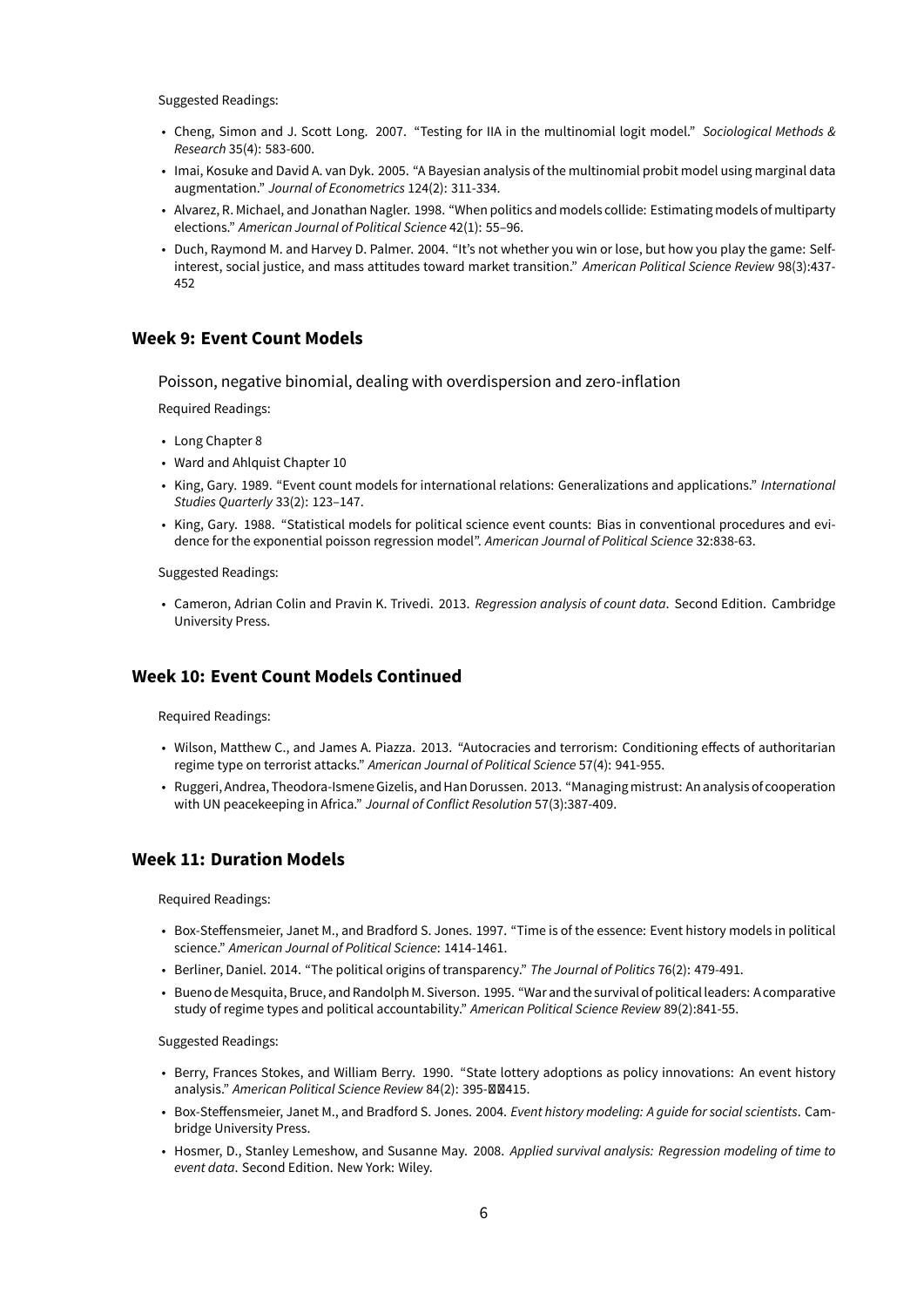## **Week 12: Duration Models Continued**

Required Readings:

- Box-Steffensmeier, Janet M., and Christopher JW Zorn. 2001. "Duration models and proportional hazards in political science." *American Journal of Political Science*: 972-988.
- Ward and Ahlquist Chapter 11
- Park, Sunhee, and David J. Hendry. 2015. "Reassessing Schoenfeld residual tests of proportional hazards in political science event history analyses." *American Journal of Political Science* 59(4): 1072-1087.
- Kiefer, Nicholas M. 1988. "Economic Duration Data and Hazard Functions." *Journal of Economic Literature* 26:646-79.
- Kropko, Jonathan and Jeffrey J. Harden. 2017. "Beyond the hazard ratio: Generating expected durations from the Cox proportional hazards model." *British Journal of Political Science* 1-18.

Suggested Readings:

- Alt, James E., Gary King and Curtis S. Signorino. 2001. "Aggregation among binary, count, and duration models: Estimating the same quantities from different levels of data." *Political Analysis* 9(1):21-44.
- Box-Steffensmeier, Janet M., Suzanna De Boef and Kyle A. Joyce. 2007. "Event dependence and heterogeneity in duration models: The conditional frailty model." *Political Analysis* 15:237-256.

#### **Week 13: Missing data and imputation**

Required Readings:

- Ward and Ahlquist Chapter 12
- Honaker, James, Gary King, and Matthew Blackwell. 2011. "Amelia II: A program for missing data." *Journal of Statistical Software* 45(7):1-47.
- Kropko, Jonathan, Been Goodrich, Andrew Gelman and Jennifer Hill. 2014. "Multiple imputation for continuous and categorical data: Comparing joint multivariate normal and conditional approaches." *Political Analysis* 22:497-519.

Suggested Readings:

• Rubin, Donald B. 1976. "Inference and missing data" *Biometrika* 63(3):581-592.

#### **Week 14: NO CLASS (Thanksgiving Break)**

#### **Week 15: Choosing the best model and 'robustness'**

Required Readings:

• Ward and Ahlquist Chapter 5

Suggested Readings:

• Neumayer, Eric and Thomas Plumper. 2017. *Robustness tests for quantitative research*. Cambridge University Press.

Research papers due TBA

Student critiques due TBA

### **SYLLABUS CHANGES**

I reserve the right to make changes to the syllabus during the course of the semester as needed and will make the most updated copy available to you and announce said changes during class.

**Last updated**: August 25, 2020